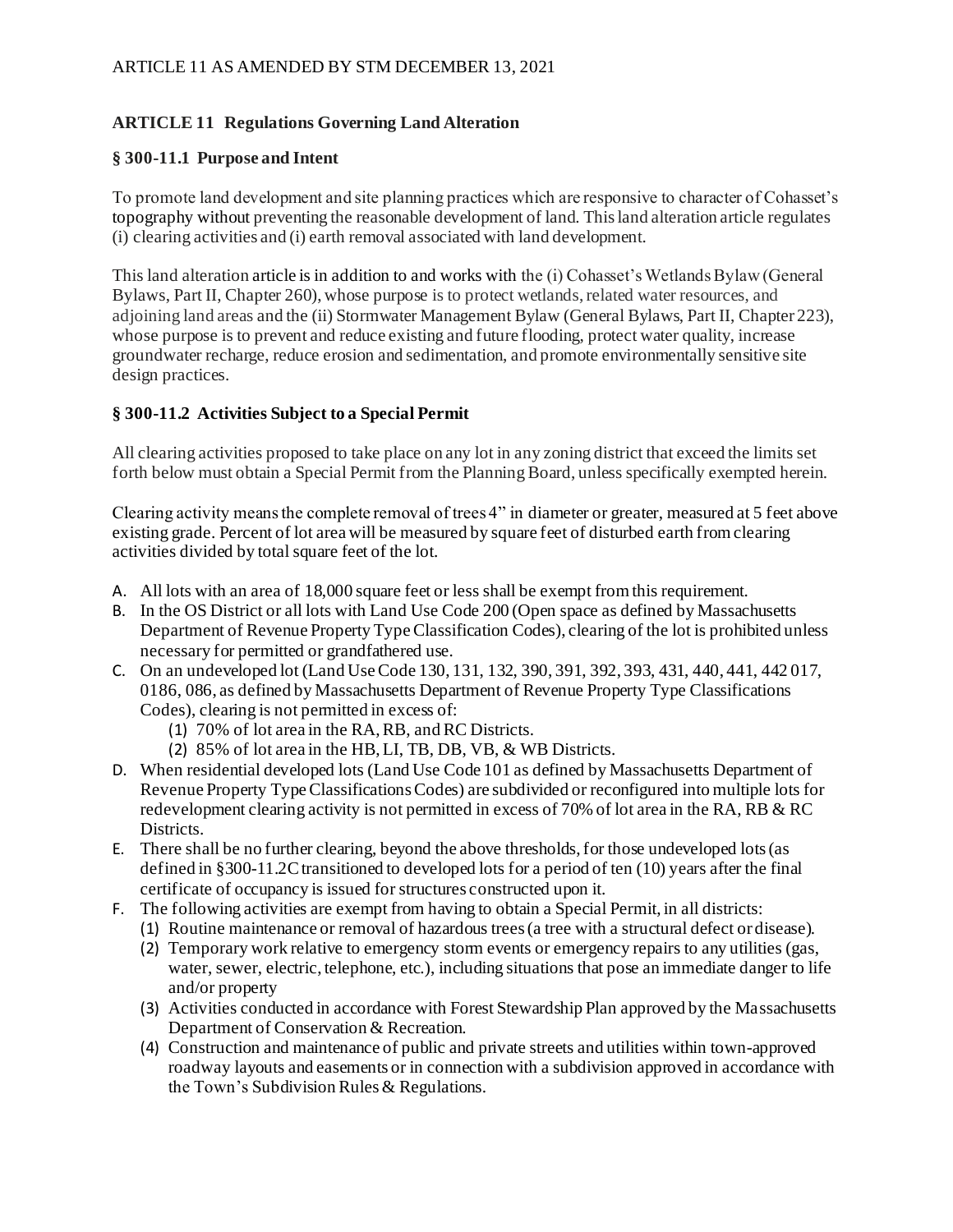- (5) Exploratory work associated with the siting of a new or replacement sewage disposal system, and which is otherwise being monitored by the appropriate Town boards and departments having jurisdiction.
- (6) Agricultural activities in existence at the time this bylaw was adopted, work conducted with approved Natural Resource Conservation Service Agricultural Plan or agricultural uses on parcels of land of more than five acres as specified in MGL c. 40A, section 3.
- (7) Work conducted in accordance with any prior and still-valid earth removal or building permit issued pursuant to the predecessor version of this Article 11 or other sections of the Cohasset Zoning Bylaw.

## **§ 300-11.3 Other Land Alteration Activities**

Earth removal means the extraction of materials, including soil, loam, sand, gravel, or stone.

It also includes the alteration or removal of Exposed Ledge Face. Exposed Ledge Face means any portion of rock formation lying above pre-construction grade at any given point.

These materials shall not be removed from any lot within the Town unless such removal will constitute an exempt operation as hereinafter provided or is subject to a valid Building Permit, Special Permit or Stormwater Bylaw Permit.

#### A. The following activities are exempt:

- (1) The transfer of material from one part of the Lot to another part of the same Lot.
- (2) The removal of material from land in use by the Town or other governmental agency.
- (3) Where earth removal was necessarily excavated in connection with the lawful construction of a building, sewer system, other utilities, or a driveway, provided that the quantity of material removed does not exceed that actually displaced by the portion of the principal building, garage, sewer system, utility or driveway below finished grade.
- B. All other land alteration activities that involve Exposed Ledge Face removal as it pertains to a Structure must obtain an Other Land Alteration Activities Special Permit from the Planning Board. For illustrative purposes, this includes the excavation and construction of a Structure or an Accessory Building to the principal use of the lot such as, but not limited to, fences, sheds, barns, patios, athletic courts, and pools.

#### **§ 300-11.4 Application, Review & Decision**

- A. No land alteration activities described herein shall begin prior to issuance of Building Permit by the Town, written approval by the Planning Board or Conservation Commission, or the issuance of a Clearing Activities Special Permit Per §300-11.2 above, Other Land Alteration Activities Special Permit per §300-11.3, and/or a Stormwater Bylaw Permit per General Bylaws, Part II, Chapter 223 from those respective boards if required.
- B. All applications for a Special Permit hereunder, and the review of and decision regarding same, shall follow the provisions of §300-12.4 of the Zoning Bylaws and the Subdivision Rules and Regulations